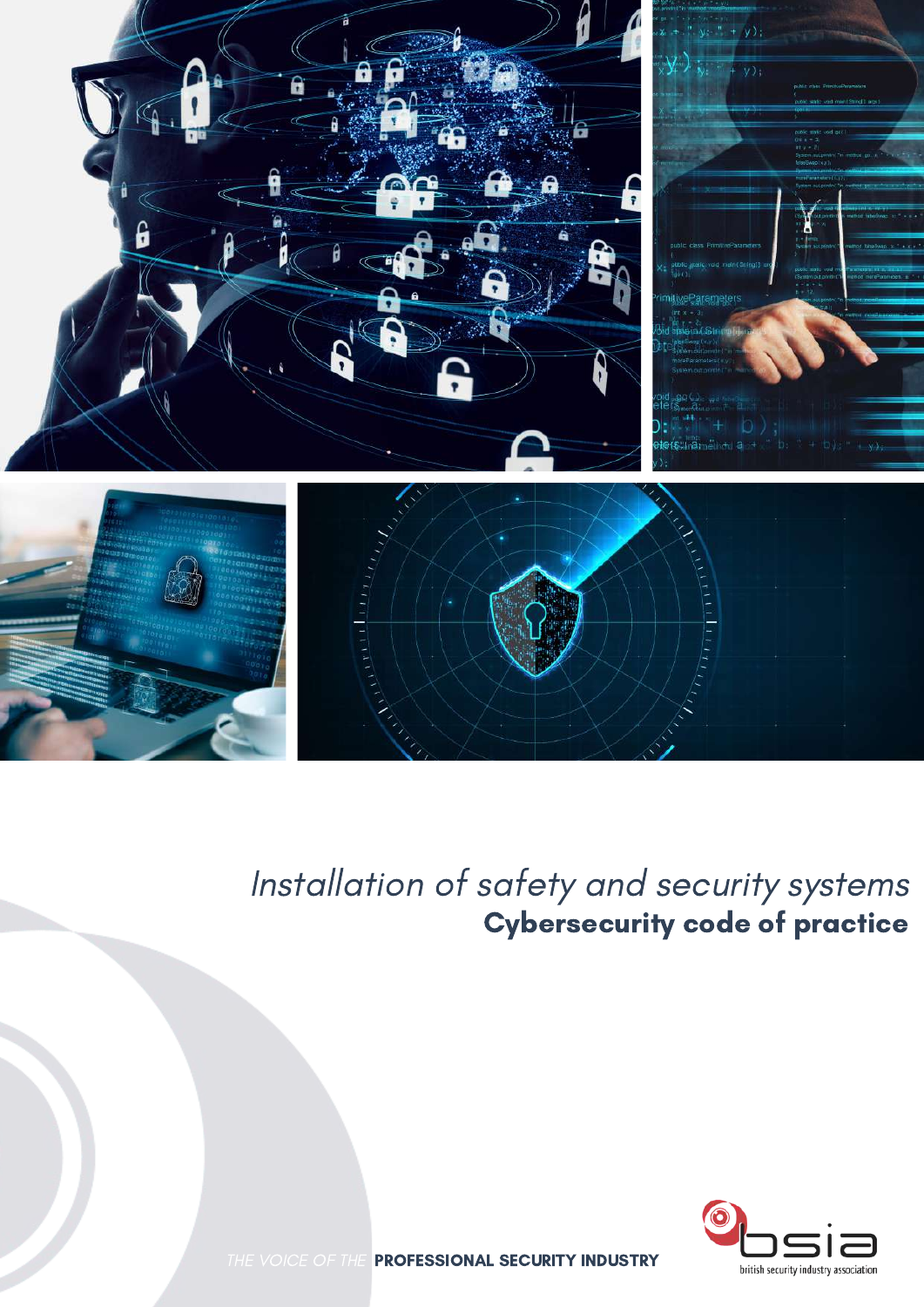### Important information

This code of practice does not purport to include all the necessary provisions of a contract.

Users of this code of practice are responsible for its correct application.

Compliance with this code of practice cannot confer immunity from legal obligations.

**For other information please contact:**

**British Security Industry Association**

**01905 342 020 info@bsia.co.uk www.bsia.co.uk**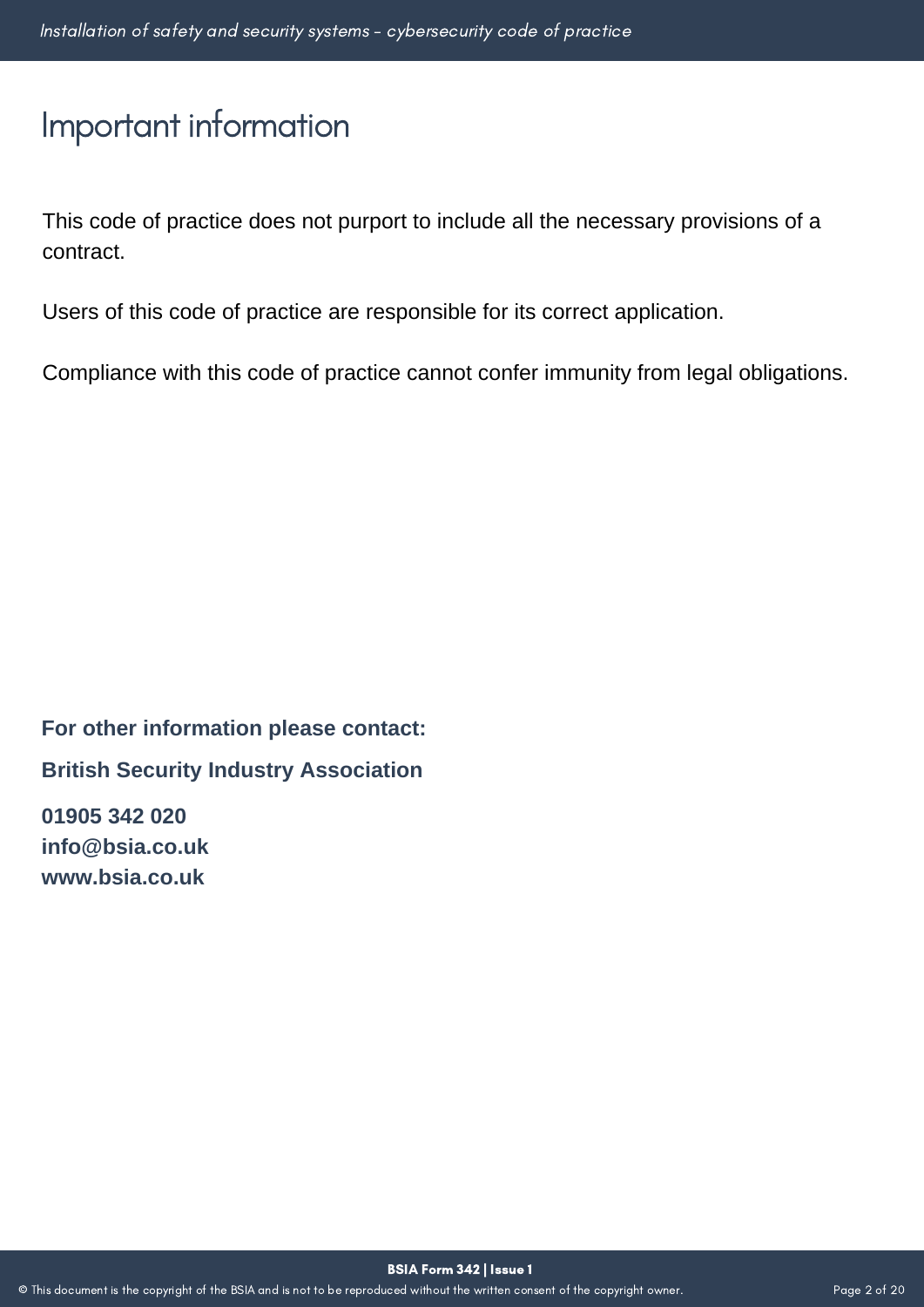### Contents

| 9         |
|-----------|
| 9         |
| 9         |
| 9         |
|           |
|           |
|           |
|           |
|           |
|           |
|           |
| 10        |
| 11        |
| 12        |
| 12        |
| 12        |
| 13        |
|           |
| 14        |
| 15        |
|           |
| 17        |
| <b>19</b> |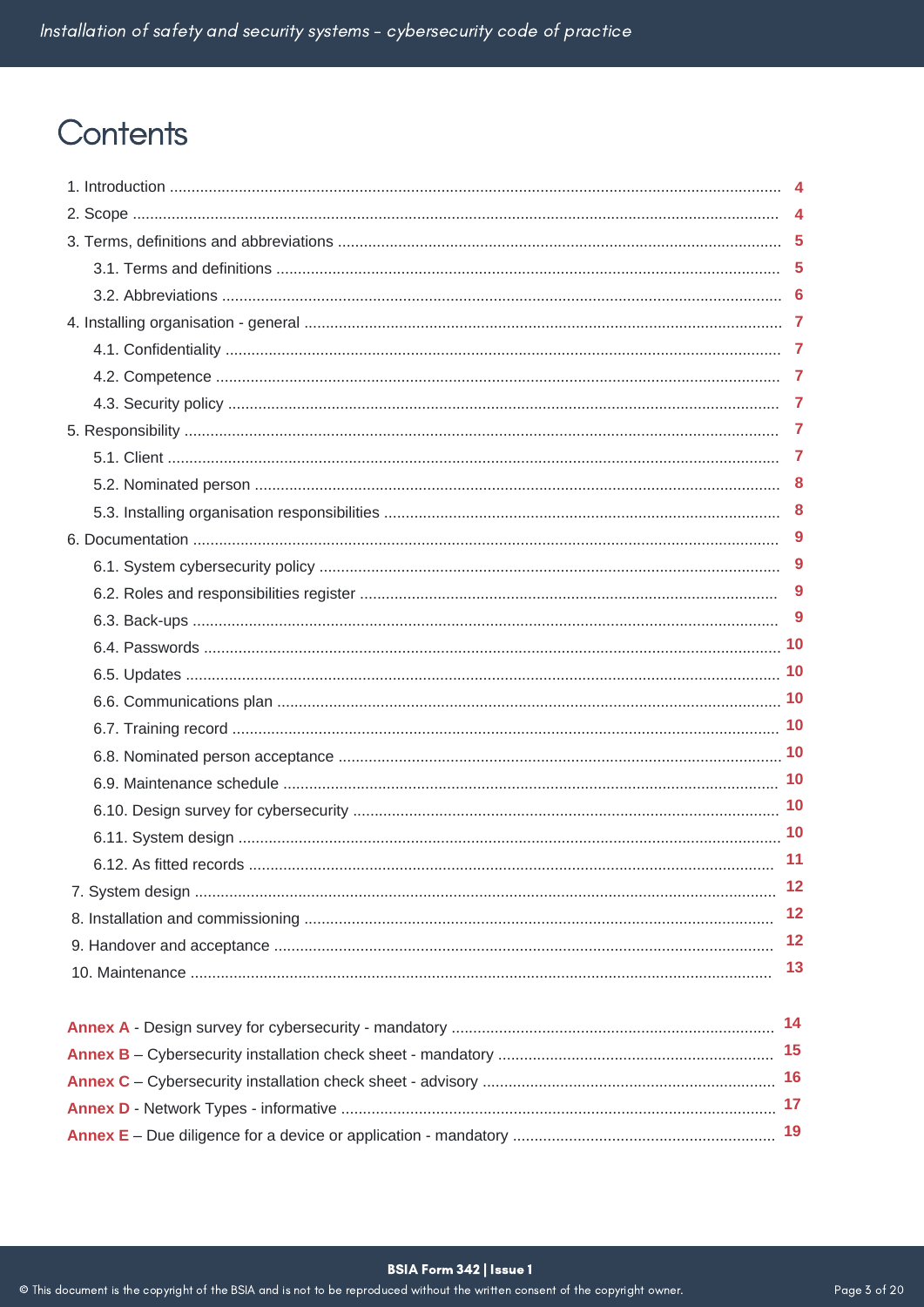### 1. Introduction

Safety and security systems having connections to internal and external networks have increased exposure to malicious attack. To assure the achievement of effective cybersecurity requires that these types of systems be appropriately designed, installed, commissioned and maintained.

It is intended that this code of practice will assist in providing confidence throughout the supply chain promoting secure connection of products and services, delivering client assurance regarding connected solutions.

This code of practice will assist the supply chain in their duty of care to other network users, particularly with respect to protecting the integrity of existing cybersecurity countermeasures already in place or the implementation of such countermeasures in new solutions.

This code of practice sets out the logical order in which systems would normally be addressed in terms of cybersecurity. Each process is set out separately in the guidelines, but it is accepted that, in practice, some of the processes may be carried out simultaneously or in a different order.

The recommendations of this code of practice apply in addition to other standards and codes of practice relating to systems and equipment to be installed. Any documentation or checklists mentioned in this code of practice may be combined with those required by the other standards or codes of practice.

This code of practice applies to safety and security systems and their components but could be applied to other devices and systems.

## 2. Scope

This code of practice provides recommendations on how to minimise the exposure to digital sabotage of installed devices, applications and systems, for the protection of safety and security and the utilised network.

This document provides cybersecurity recommendations for the design, planning, operation, installation, commissioning and maintenance of installed devices, applications and systems with a cyber exposure.

It is intended to be useful for organisations and stakeholders involved in the installation, commissioning and maintenance, of such systems and also for the client and those involved in remotely monitoring such systems.

Each stakeholder (designers, installers, maintainers and clients) in the supply chain should have robust and appropriate contingency planning measures in place that should address where a cyber-attack has or is likely to occur or where vulnerabilities become known. This code of practice does not cover how to manage these issues, simply to remind stakeholders that contingency plans should be implemented and regularly tested.

The following are not considered to be within the scope of this code of practice; network monitoring, contingency planning and installed devices/systems with no cyber exposure, manufacturing supply chain vulnerabilities and social engineering.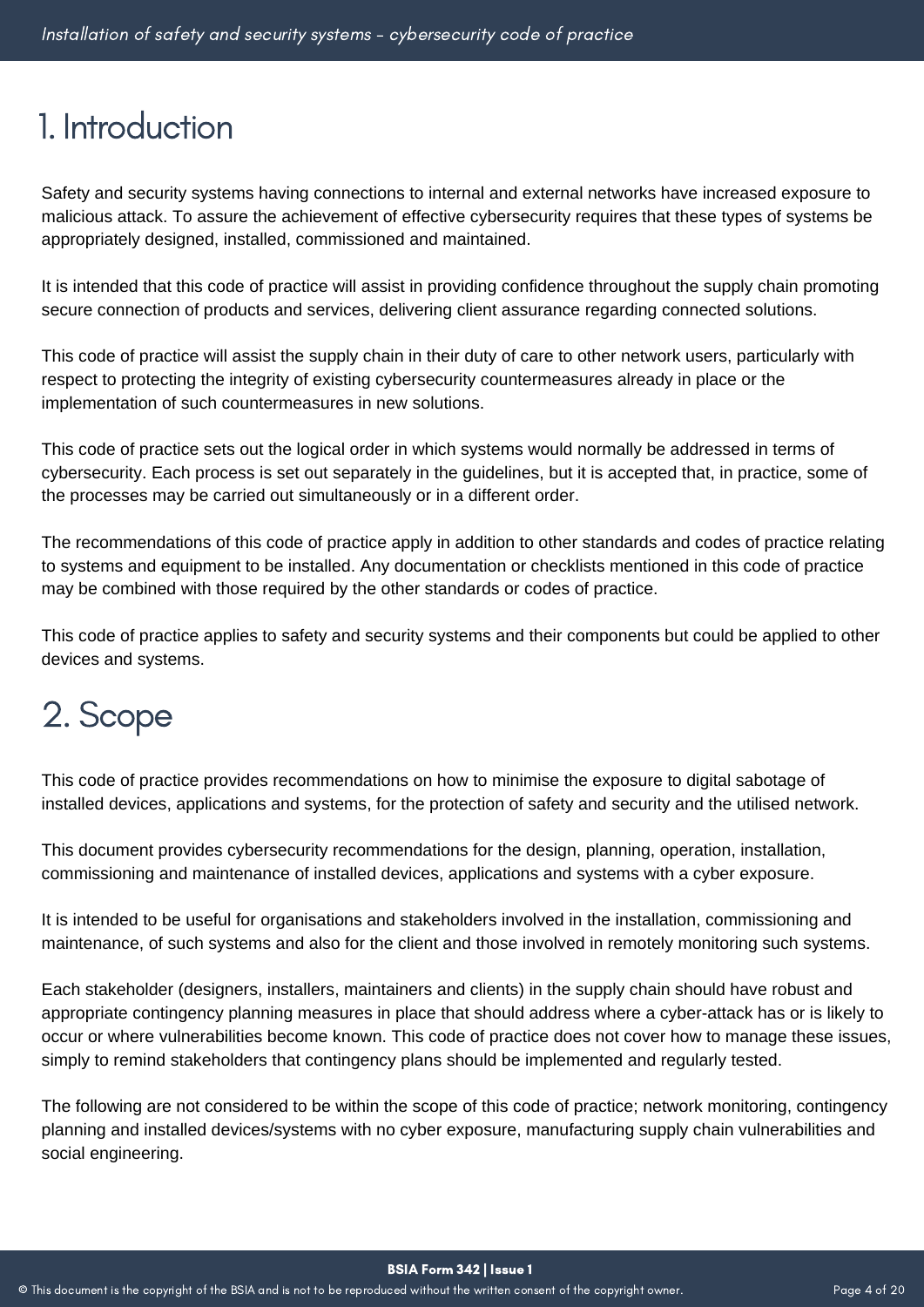## 3. Terms, definitions&abbreviations

#### **3.1. Terms and definitions**

For the purposes of this code of practice, the following terms and definitions apply:

#### **3.1.1. Allow list**

A list of systems, devices, applications ports or protocols that have been approved, i.e. all entities are denied access, except those included in the allow list.

#### **3.1.2. Client**

Individual or corporate body responsible for acquiring the installed system.

#### **3.1.3. Commissioning**

Putting an installed system into operational mode.

#### **3.1.4. Critical security update**

A security update issued in response to an exploit being discovered and requiring urgent installation.

### **3.1.5. Deny list**

A list of systems, devices, applications ports or protocols that have been blocked, i.e. all entities are allowed access, except those included in the deny list.

#### **3.1.6. Encryption**

The process of converting information or data into a code, especially to prevent unauthorised access.

#### **3.1.7. Exploit**

Means by which a cybersecurity flaw or weakness within a device or application is used to gain malicious access to, or control of, the device or application.

#### **3.1.8. Installed application**

A software element of the installed system, e.g. an application running on a PC (or other electronic device) for monitoring, control or configuration of a system.

#### **3.1.9. Installed device**

A physical element of the installed system including device firmware and software provided by the manufacturer, e.g. control equipment, detection devices, visual imaging devices, viewing devices, dedicated PCs, notification devices etc.

#### **3.1.10. Installed system**

A system of devices and applications designed for safety or security. e.g. intrusion detection, access control, video surveillance systems, life safety systems (fire detection or fire suppression systems), social care systems.

#### **3.1.11. Installing organisation**

Organisation responsible for the design, installation or maintenance process.

#### **3.1.12. Nominated person**

A person(s) or organisation(s) formally nominated by the client to undertake assigned responsibilities (see 5.2) in relation to the cybersecurity of an installed system.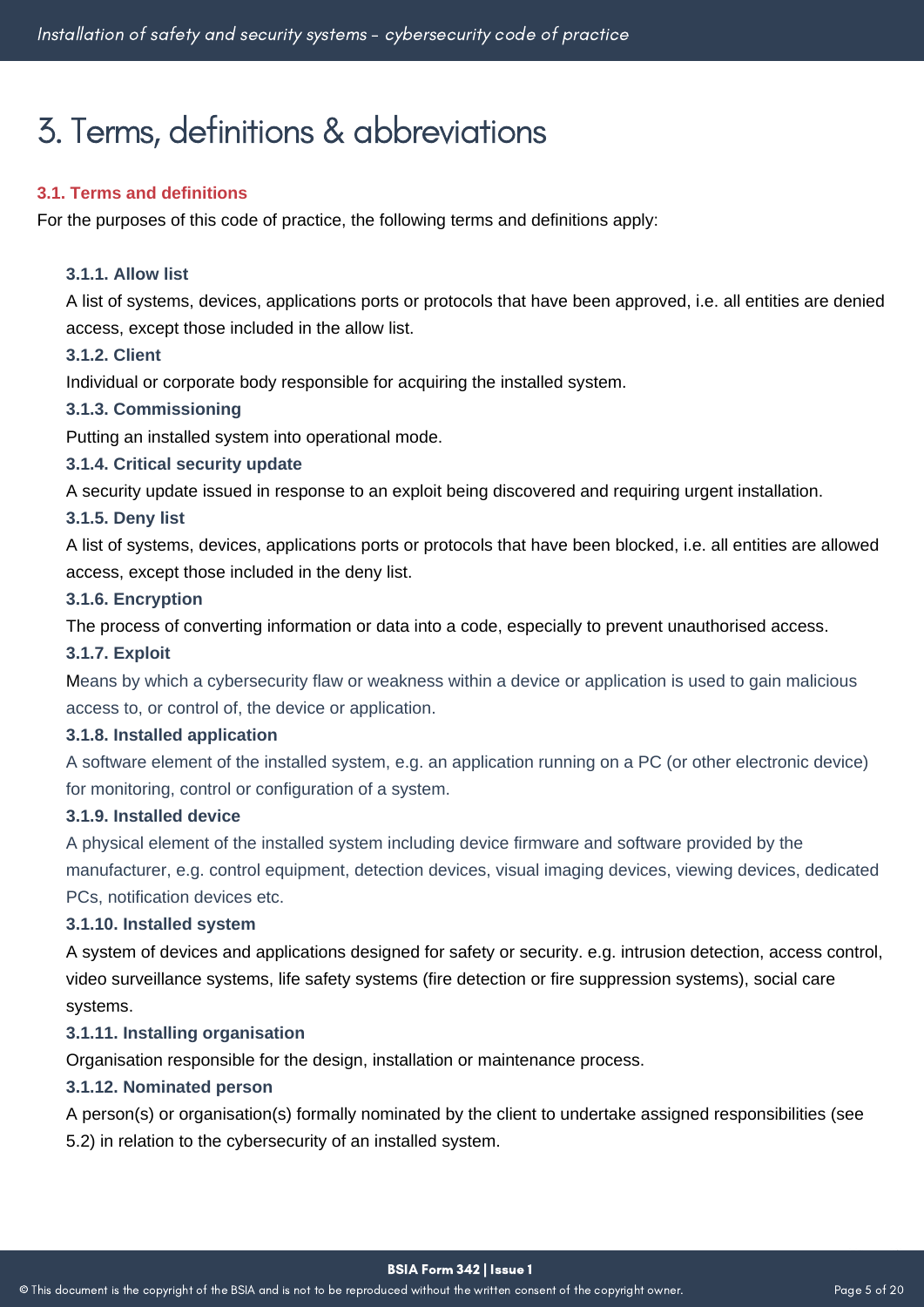### Terms, definitions&abbreviations

#### **3.1.13. Remote access**

Access to the installed system at a supervised premises by an authorised user from any geographical location for the purposes of interrogating or operating the system.

#### **3.1.14. Secure network protocol**

A type of network protocol that ensures the security and integrity of data in transit over a network connection. Network security protocols define the processes and methodology used to secure network data against any illegitimate attempt to review or extract the contents of data.

#### **3.1.15. Security update**

A software update supplied by the manufacturer for a device or application that provides protection against cyber vulnerabilities or enhances cybersecurity.

#### **3.1.16. Security update support**

Support for security updates for devices or applications provided by the manufacturer.

#### **3.1.17. Vulnerability**

n cyperae<br>threat. A cybersecurity flaw or weakness within a device or applications that may expose a device or application to a

#### **3.2. Abbreviations**

For the purposes of this code of practice, the following abbreviations apply.

**FTP** File Transfer Protocol

**IPSec** Internet Protocol Security (a secure network protocol suite)

**LAN** Local Area Network

**ONVIF** Open Network Video Interface Forum

**PC** Personal Computer

**PnP** Plug and Play

**RTSP** Real Time Streaming Protocol

**SSID** Service Set Identifier

**Telnet** Telecommunications network (network virtual terminal protocol)

**VLAN** Virtual Local Area Network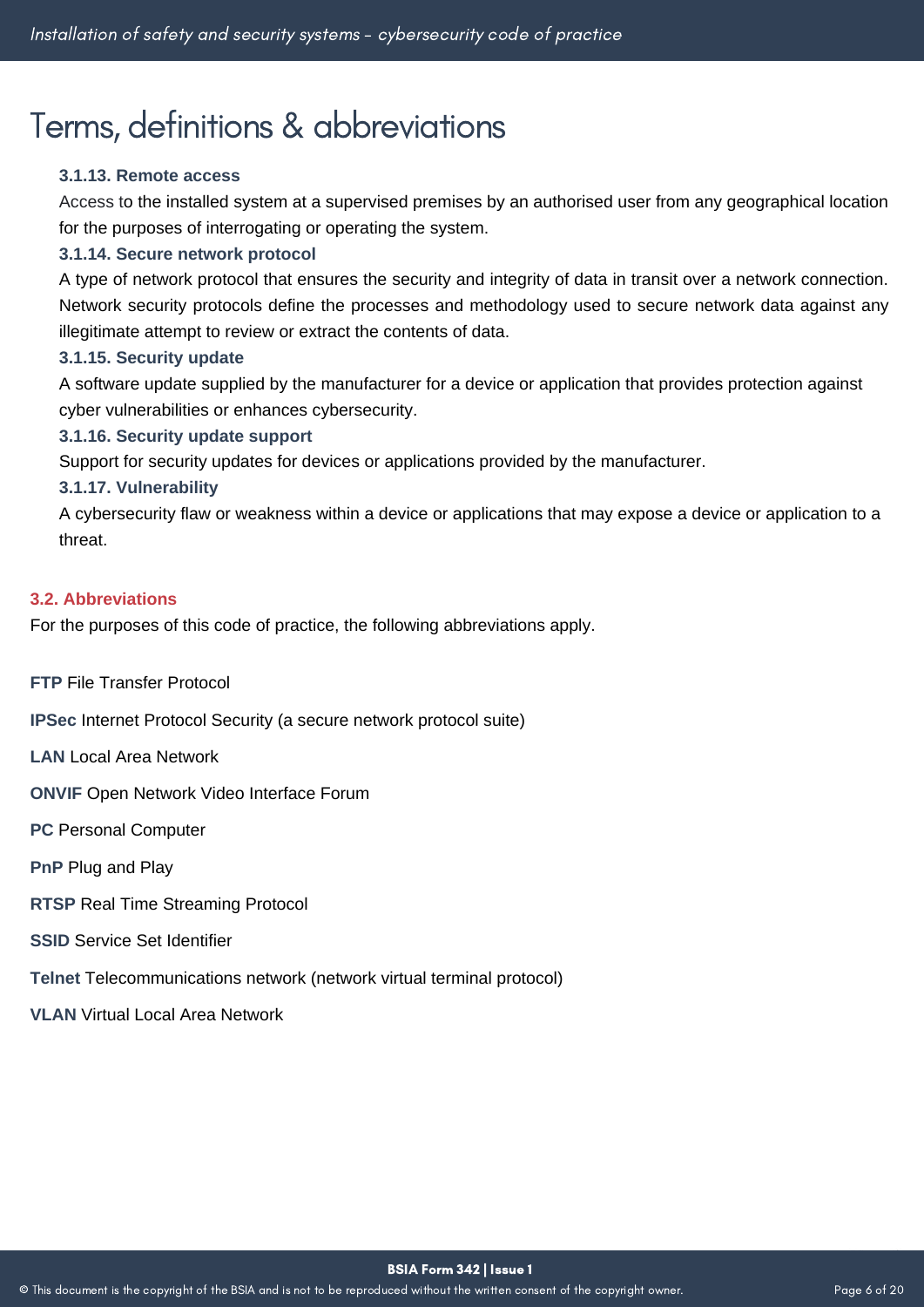### 4. Installing organisation - general

Systems should be installed, operated and maintained in a manner to maintain the cybersecurity in accordance with the recommendations of this code of practice and, where applicable, the client's policies and standards. Where any part of the client's policy has been used as an alternative to the recommendations of this code of practice, this should be documented and agreed with the client.

*Note: As part of an overall cybersecurity strategy it is recommended that installing organisations consider a scheme such as Cyber Essentials. For more information visit www.ncsc.gov.uk.*

#### **4.1. Confidentiality**

Information and documentation relating to the design, installation, operation and maintenance of the installed system should be treated as confidential and stored securely.

#### **4.2. Competence**

r croons responsible for the aesign, installation planning, system installation, maintenance and repair or the<br>installed system should have the appropriate training and/or experience in cybersecurity. Individual records of Persons responsible for the design, installation planning, system installation, maintenance and repair of the training received should be retained and subject to regular review.

#### **4.3. Security policy**

The installing organisation should always maintain and apply a security policy. This is a documented policy outlining how to protect the organisation from cybersecurity threats.

### 5. Responsibility

The responsibility of maintaining and applying cybersecurity of an installed system is shared across the manufacturer, installing organisation and the client.

Note: Attention is drawn to BSIA Form 343 - Manufacturers of safety and security systems - Cybersecurity code *of practice.*

Responsibility for each individual stage in the process of system design, installation, commissioning, hand-over and maintenance should be clearly defined and agreed between the relevant parties.

Where an organisation takes responsibility for the ongoing installation/maintenance of an existing installed system, it is the responsibility of this organisation to carry out the necessary activities to meet the recommendation of this code of practice, e.g. where appropriate documentation is not available.

#### **5.1. Client**

The client should assume the responsibilities of the nominated person or nominate a person who will have the authority for the activities described below in clause **5.2**. Where the activities have been assigned to other organisations or people, formal notification of this assignment should be issued to each organisation or person(s) and a copy retained by the installing organisation.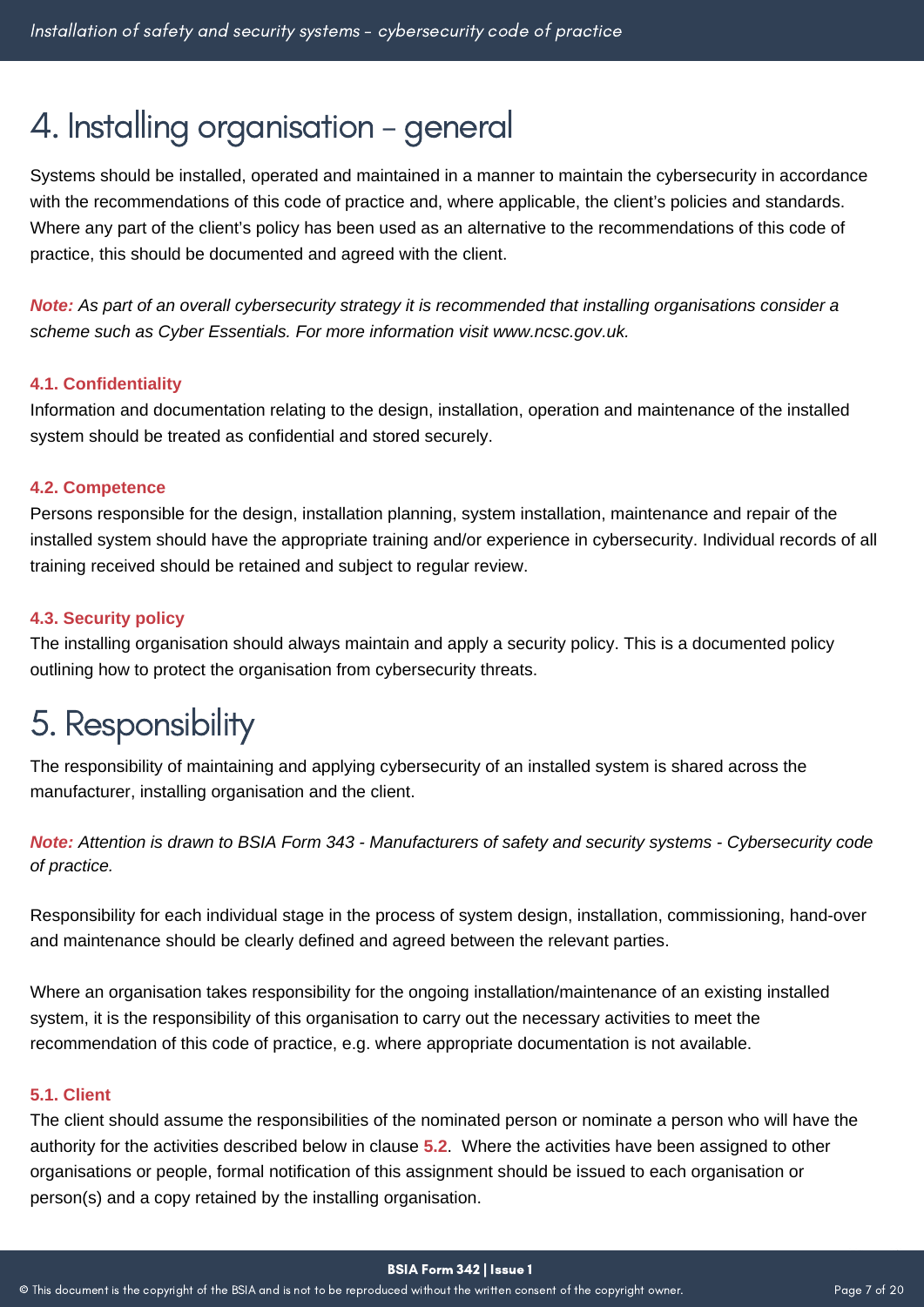The installing organisation should not assume responsibilities for the role of the nominated person.

#### **5.2. Nominated person**

For any installed system, the nominated person is responsible for (see **6.8**):

- **a)** Following and applying the system cybersecurity policy (see **6.1**)
- **b)** Allowing security updates to be applied to the installed system (see **6.5**)
- **c)** Informing the installing organisation about any network changes in accordance with the communications plan **6.** (see **6.6**)
- **d)** Ensuring all users of the installed system are trained in line with their role(s), including how their actions can impact the cybersecurity of the installed system (see 6.7)
- **e)** Ensuring the agreed maintenance schedule is followed (see **6.9**)
- **f)** Informing the installing organisation in the event of any indication of a malfunction, cybersecurity breach or phphysical damage (visible or suspected) to any part of the installed system

### 5.3. Installing organisation responsibilities<br>-

For any installed system, the installing organisation is responsible for the activities below. Where the activities have been assigned to other organisations or people, formal notification of this assignment should be issued to each organisation or person(s) and a copy retained by the installing organisation.

- **a)** Creating, maintaining and consistently applying the following at the appropriate stage during the lifetime of each installed system:
	- System cybersecurity policy (see **6.1**)
	- Training record (see **6.7**)
	- Nominated person acceptance (see **6.8**)
	- Maintenance schedule (see **6.9**)
	- Design survey for cybersecurity (see **6.10**)
	- System design (see **6.11**)
	- As fitted records (see **6.12**)
- **b)** Following any relevant additional client security policy requirements.
- **c)** Only installing devices and applications that claim compliance to the requirements of *BSIA Form 343 - Manufacturers of safety and security systems - Cybersecurity code of practice. Or, where a manufacturer* does not claim compliance for devices and/or applications, the installing organisation should perform due diligence by completing a check according to **ANNEX E**.
- **d)** Installing devices and applications securely and in accordance with the manufacturer's recommendations. If this is not possible or unclear, advice should be sought from the manufacturer or supplier.
- **e)** Ensuring that all software and hardware installed can be verified as being supplied by trusted sources, e.g. manufacturers or approved partners.
- **f)** Registering as appropriate with each device manufacturer or application supplier to ensure receipt of all security updates, critical security updates and changes to security update support.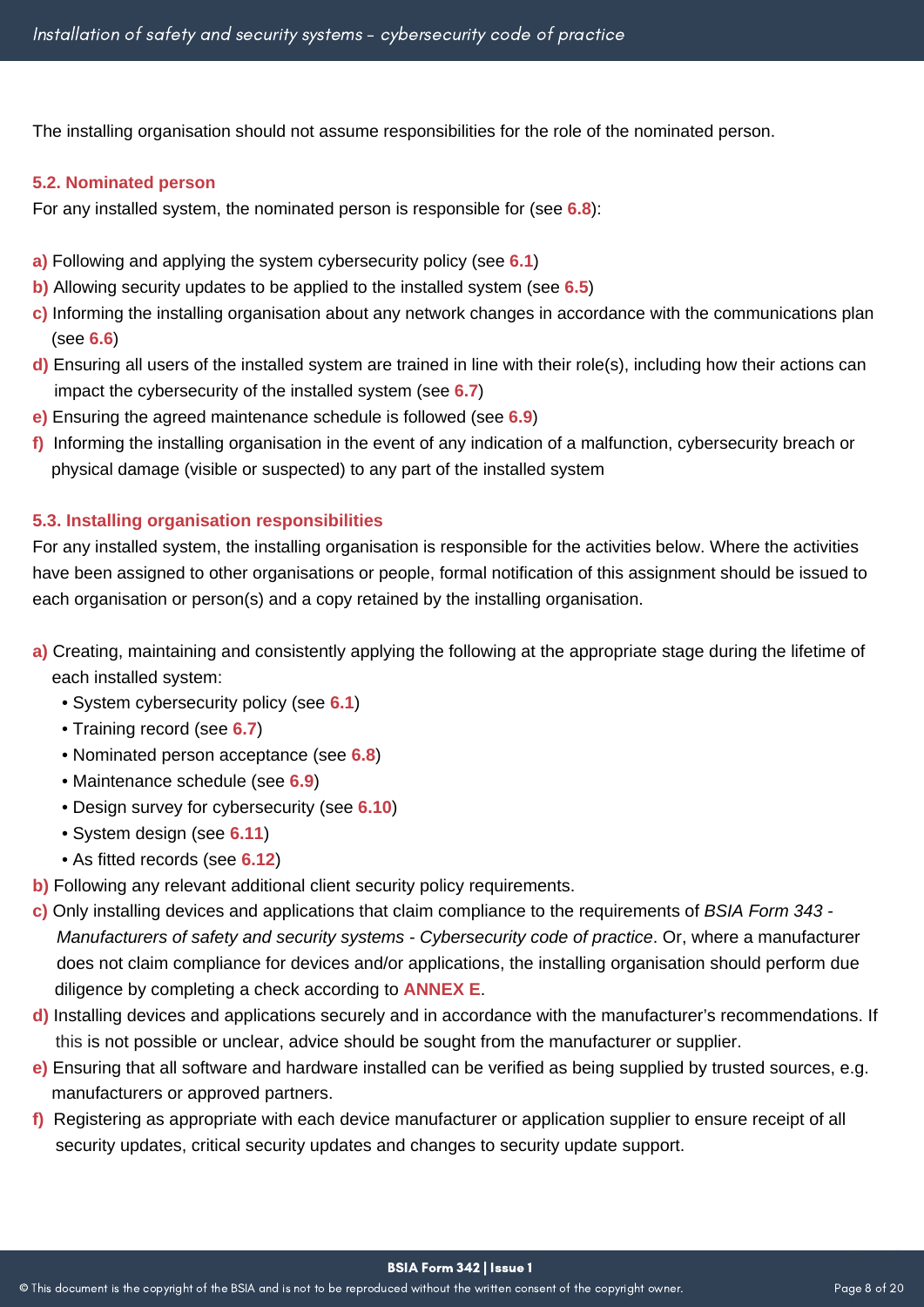- **g**) In the event of a security update being issued by the manufacturer for an installed device or application, the installing organisation should notify the nominated person and with their agreement implement and verify the security update in a timely manner. Critical security updates will require immediate action.
- **h)** Where notified of the withdrawal of security update support for an installed device or application the installing or organisation should advise the client that no further updates can be supplied which may reduce the protection against vulnerabilities and exploits, and then advise the client on appropriate options.

*Note: As cybersecurity threats are continually evolving, the protection against these can be software, hardware or a combination of both. It may not be possible to protect against new threats with software only updates. If it is not possible to protect against new threats, then the manufacturer may withdraw security update support for the installed device or application.*

**i)** When notified of a suspected or confirmed cybersecurity incident the installing organisation should:

- review the impact of the incident on the cybersecurity of the installed system.
- review the system cybersecurity policy.
- review the system design.
- take appropriate action(s).

### 6. Documentation

The documentation listed within this section should be completed and maintained for each system at the appropriate stages. Where similar documentation already exists then the requirements from this section may be merged into the existing process or documentation.

#### **6.1. System cybersecurity policy**

A system cybersecurity policy is a document outlining how to protect the system from known and evolving cybersecurity threats to the installed system and what action(s) should be taken.

Where specific elements of a system cybersecurity policy (listed below) already exists at the site and covers the requirements of this code of practice then the site policy will take priority and where this has been adopted it should be noted in this policy.

The system cybersecurity policy should cover **6.2** to **6.6** as a minimum.

#### **6.2. Roles and responsibilities register**

Schedule of assigned and agreed roles and responsibilities related to the ongoing correct operation of the cybersecurity of the installed system.

#### **6.3. Back-ups**

Details the back-up and restore processes enabling system recovery to full operability in the event of data loss and methodology used to test these processes.

BSIA Form 342 | Issue 1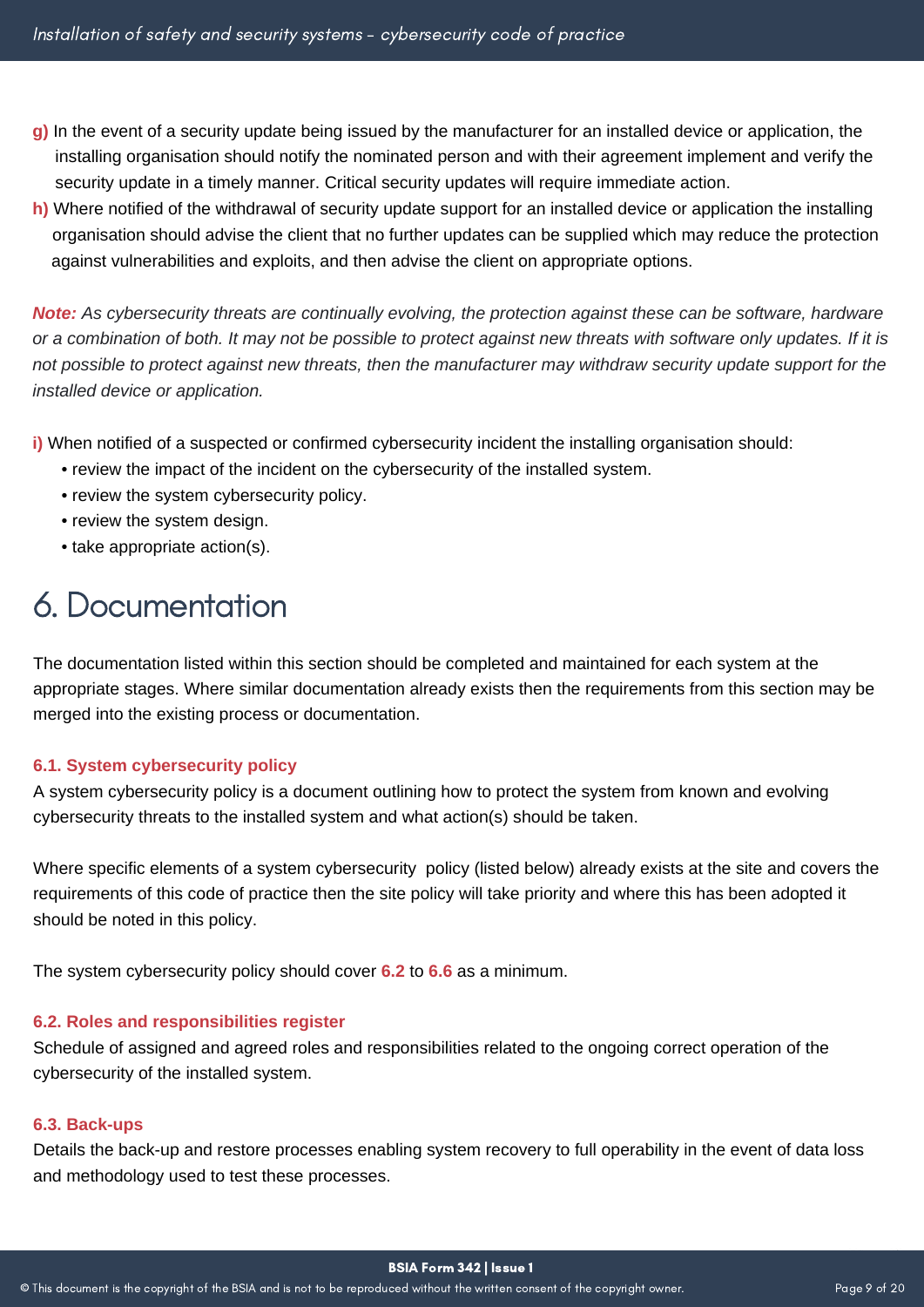#### **6.4. Passwords**

Requirements for passwords should be applied in line with advice from the **[National Cybersecurity Centre.](http://www.ncsc.gov.uk/)**

*Note: requirements for password policies should be based on risks to the installed system and cover the management of the passwords, for example what happens when an employee leaves the organisation.*

#### **6.5. Updates**

Process employed to apply both security updates and critical security updates. This should include the maximum permitted time to install a security update or critical security update following receipt of notification and how the updates will be applied. Consideration should be given to any customer supplied equipment, for example a PC running installed applications.

#### **6.6. Communications plan**

Plan detailing how the installing organisation and nominated person will communicate when notifying of events related to the cybersecurity of the installed system. This should include contact details and the types of events that will be covered by the plan.

**Note:** for example, the installing organisation notifying the nominated person of a security update or the *nominated person notifying the installing organisation of changes to the network such as disabling of firewalls, removal of encryption, opening of closed ports, replacement of router.*

#### **6.7. Training record**

A documented record of the training provided to those identified in the roles and responsibility register.

#### **6.8. Nominated person acceptance**

A documented record of acceptance of the installed system and associated responsibilities.

#### **6.9. Maintenance schedule**

A documented schedule as agreed by all parties, to ensure the continued correct functionality and cybersecurity of the installed system.

*Note: The frequency of cybersecurity maintenance activities may differ from other system maintenance activity.*

#### **6.10. Design survey for cybersecurity**

A survey to inform the system design of decisions to be taken on the cybersecurity of the installed system (see **ANNEX A**).

#### **6.11. System design**

A document to describe the design of the system that should address the needs of the client, describing the functional and cybersecurity requirements of the proposed installed system.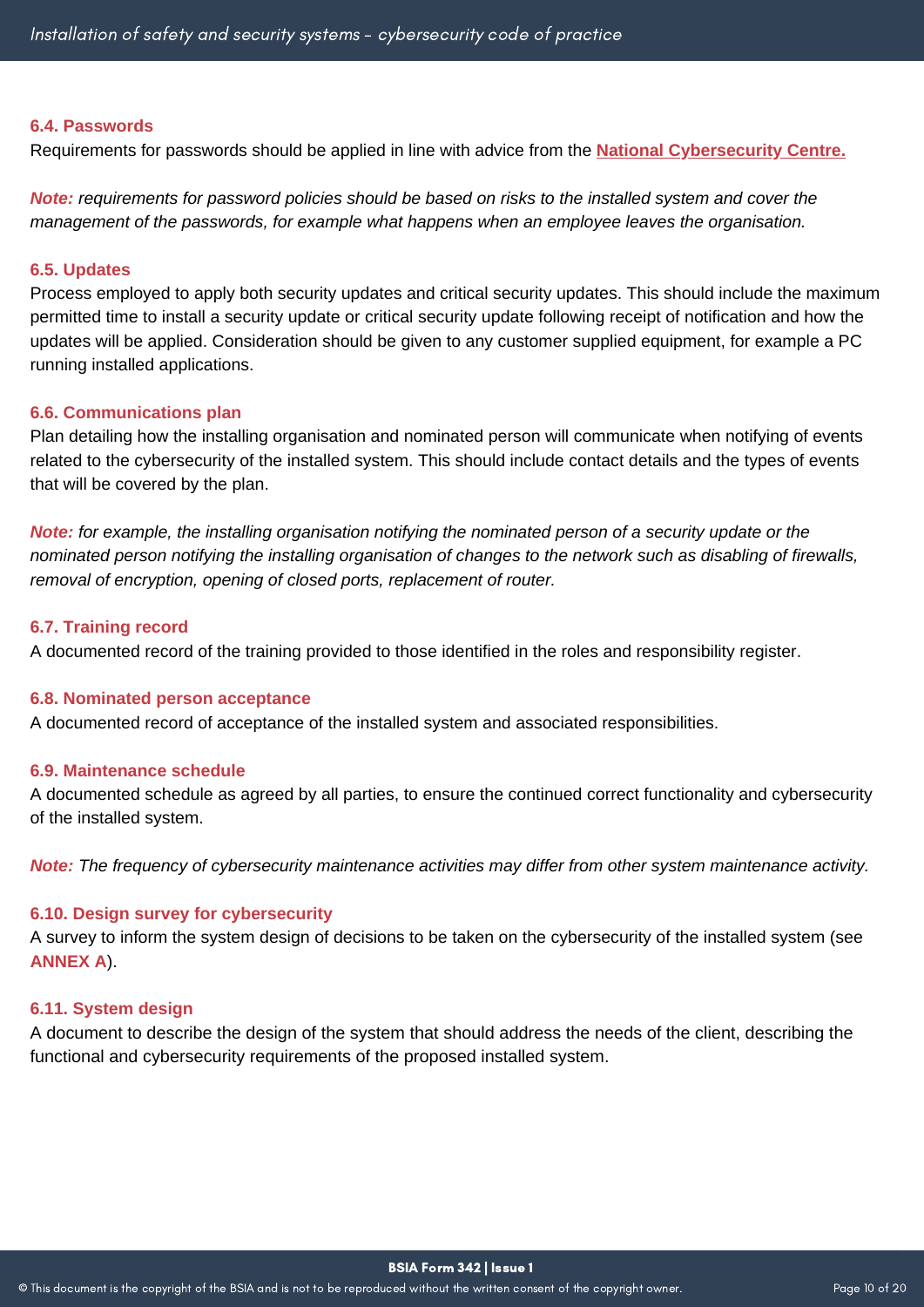The system design should include details on the architecture of the proposed installed system and include the following:

- Details of the proposed installed devices and/or applications e.g. manufacturer, model, type.
- Network topology (see **ANNEX D** for guidance)
- Details of any network devices that the installing organisation are taking responsibility for e.g. routers, switches, firewalls.
- Any protocols and services required by the proposed installed devices or applications, for example: ONVIF streaming, RTSP, web services, PnP, auto-discovery, Telnet, FTP.
- Encryption method to be used for connections for all the proposed installed devices and applications (wired and wireless).
- Permitted actions from a remote location by a user.
- The remote access interfaces for system administration.
- Planned network segregation of installed devices and applications from any devices not part of the installed system, e.g. physical separation or VLAN (where practicable).

### **6.12. As fitted records**

All records regarding the components and configuration settings related to the installed system should contain the following:

#### **6.12.1. Cybersecurity installation check sheet**

A documented check list used by the installing organisation to confirm that cybersecurity best practices have been applied to the installed system (see **ANNEX B** and **ANNEX C**).

#### **6.12.2. Deny and allow list inventory**

A documented record of any installed devices or applications that have been placed on a deny list or allow list, as necessary. Where deny or allow listing is not used then this inventory is not required.

#### **6.12.3. Installed applications inventory**

A documented inventory of installed applications that comprises the system with the primary focus of being able to actively track installed application software updates.

#### **6.12.4. Installed devices inventory**

A documented inventory of installed devices that comprises the system with the primary focus of being able to actively track installed device software updates.

#### **6.12.5. Installed network configuration**

A document detailing the network configurations, including the network type, and any network equipment and ports in use.

#### **6.12.6. System verification**

A document detailing the installed system verification results as defined in the system design.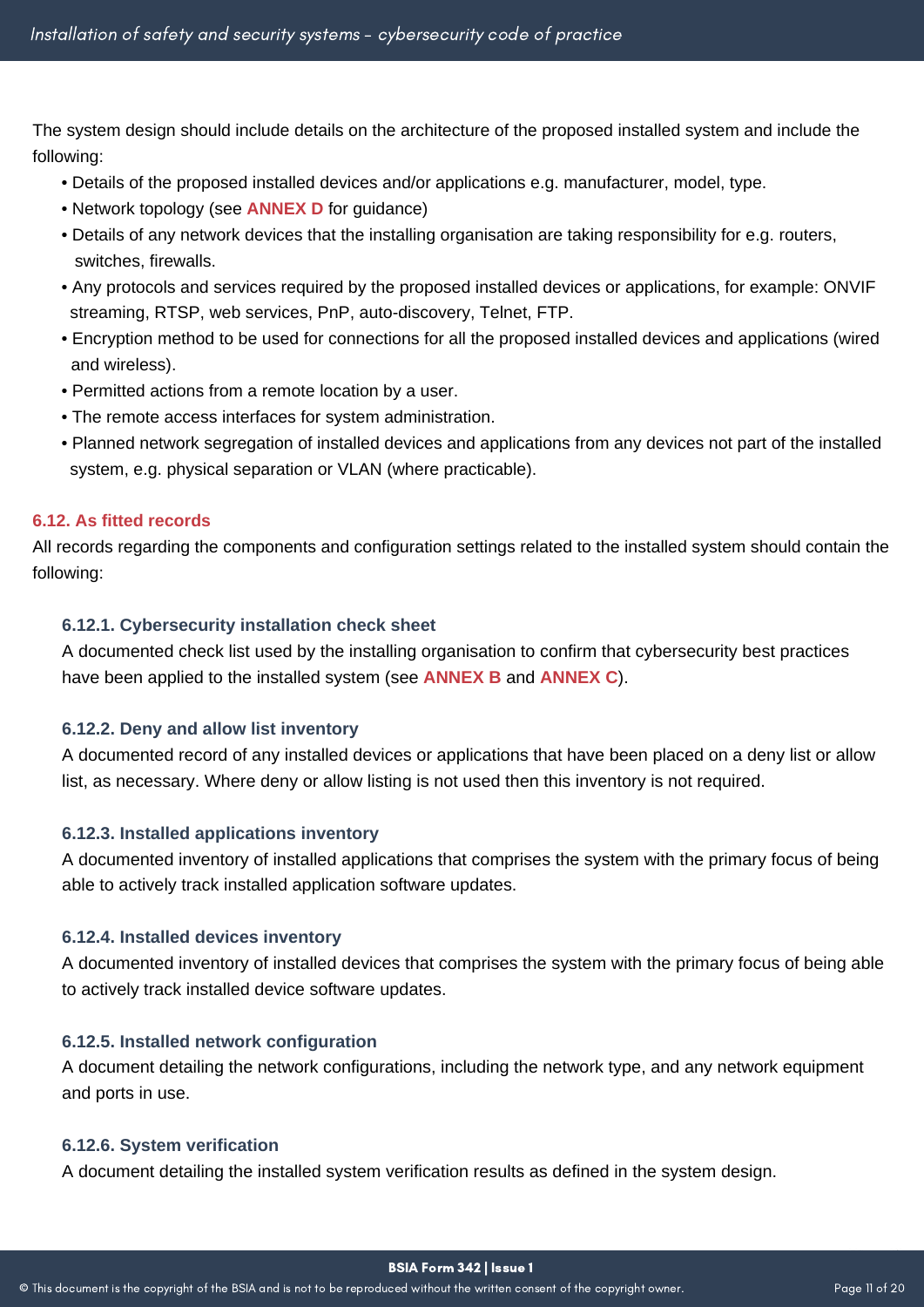# 7. System Design

The objectives of the system design are to determine the functional and cybersecurity requirements of the installed system, to determine the architecture and components necessary to meet these requirements, and to document the solution agreed with the client.

The following activities should be undertaken by the installing organisation:

- **a)** Complete the design survey for cybersecurity (**ANNEX A**)
- **b)** Create the system cybersecurity policy (see **6.1**)
- **c)** Create the maintenance schedule (see **6.9**)
- **d)** Create the system design (see **6.11**)

 *Note: this could be included in the overall system design*

**e)** Gain written acceptance of the system design, the system cybersecurity policy and maintenance schedule from the client and/or nominated person.

## 8. Installation and commissioning

The objectives of this stage are to install and commission the system according to the system design utilising cybersecurity best practice.

The installing organisation should:

- **a)** Install the system in accordance with the system design.
- **b)** Review and agree any outstanding items from the cybersecurity installation check sheet, in writing, with the nominated person.
- **c)** Agree any deviations from the system design, in writing, with the nominated person. The system design should be updated to highlight any agreed changes.
- **d)** Create as fitted records (see **6.12**).

*Note: this could be included in the overall system as fitted records*

- **e)** Complete the cybersecurity installation check sheet (see **ANNEX B** and where appropriate, **ANNEX C**)
- **f)** Commission and verify that the system is installed in accordance with the system design. Any failures should be resolved prior to progressing to the handover and acceptance stage.

## 9. Handover and acceptance

The objectives of the handover and acceptance stage are to ensure that the nominated person is provided with the necessary information and training in order to manage and operate the installed system cybersecurity through the agreed processes and responsibilities.

BSIA Form 342 | Issue 1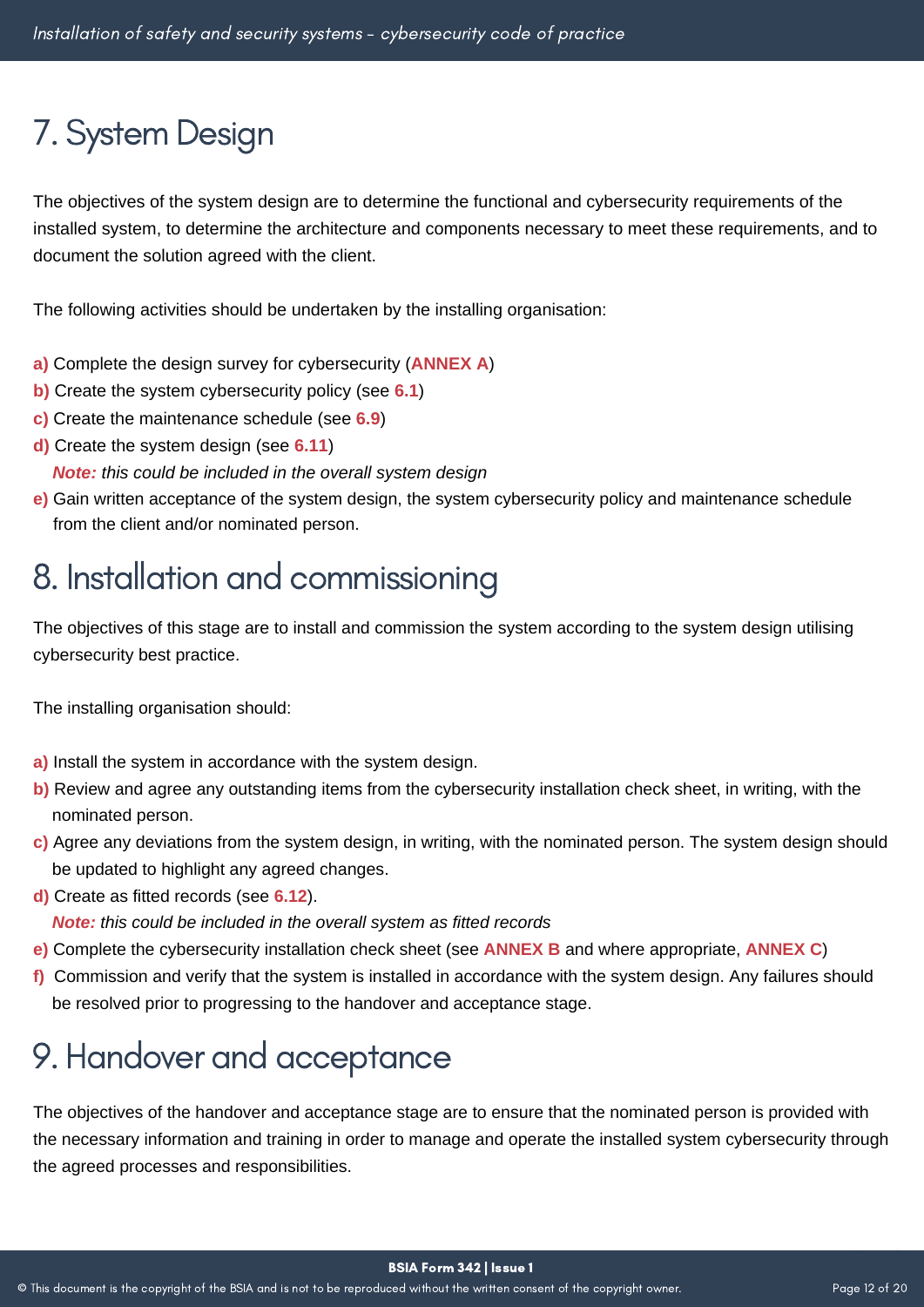The following activities should be undertaken by the installing organisation:

- **a)** Provide the nominated person with training to ensure the ongoing correct operation of the installed system and make sure that the nominated person understands:
	- the security update support mechanism, in accordance with the system cybersecurity policy; and,
	- how security updates and cybersecurity related matters will be communicated, in accordance with the system cybersecurity policy; and,
	- accepts the responsibilities of the nominated person.
- **b)** Gain written acceptance (and record) from the nominated person of the installed system.

### 10. Maintainance

The objective of the maintenance stage is to ensure the continued cybersecurity of the installed system. The installed system should be maintained according to the agreed maintenance schedule.

The following activities should be undertaken by the installing organisation (either locally or remotely) in accordance with the maintenance schedule:

- **a)** Review installed system event logs for evidence of suspicious/abnormal behaviour, e.g. multiple failed rerremote access attempts or excessive transmission faults and take appropriate actions.
- **b)** Review with the nominated person any perceived problems that have been observed with the installed system which may be indicators of historic or active sabotage activity and take appropriate actions.
- **c)** Review and update the system cybersecurity policy. Any changes should be agreed, in writing, with the nominated person.
- **d)** Review and update the cybersecurity installation check sheet based on how the installed system is being used, in particular looking for any changes. Any changes should be agreed, in writing, with the nominated person, or rectified as required.
- **e)** Verify that the installed system is operating in accordance with the as fitted records and perform any necessary actions.
- **f)** Review and update the training record as appropriate and provide training where required.
- **g)** Record all activities carried out during this maintenance visit, including any changes to the installed system and, where appropriate, update as fitted records. Obtain formal agreement and acceptance of these activities and changes from the nominated person.

Note: In the event of a corrective maintenance visit some of the above may be appropriate for fault *identification.*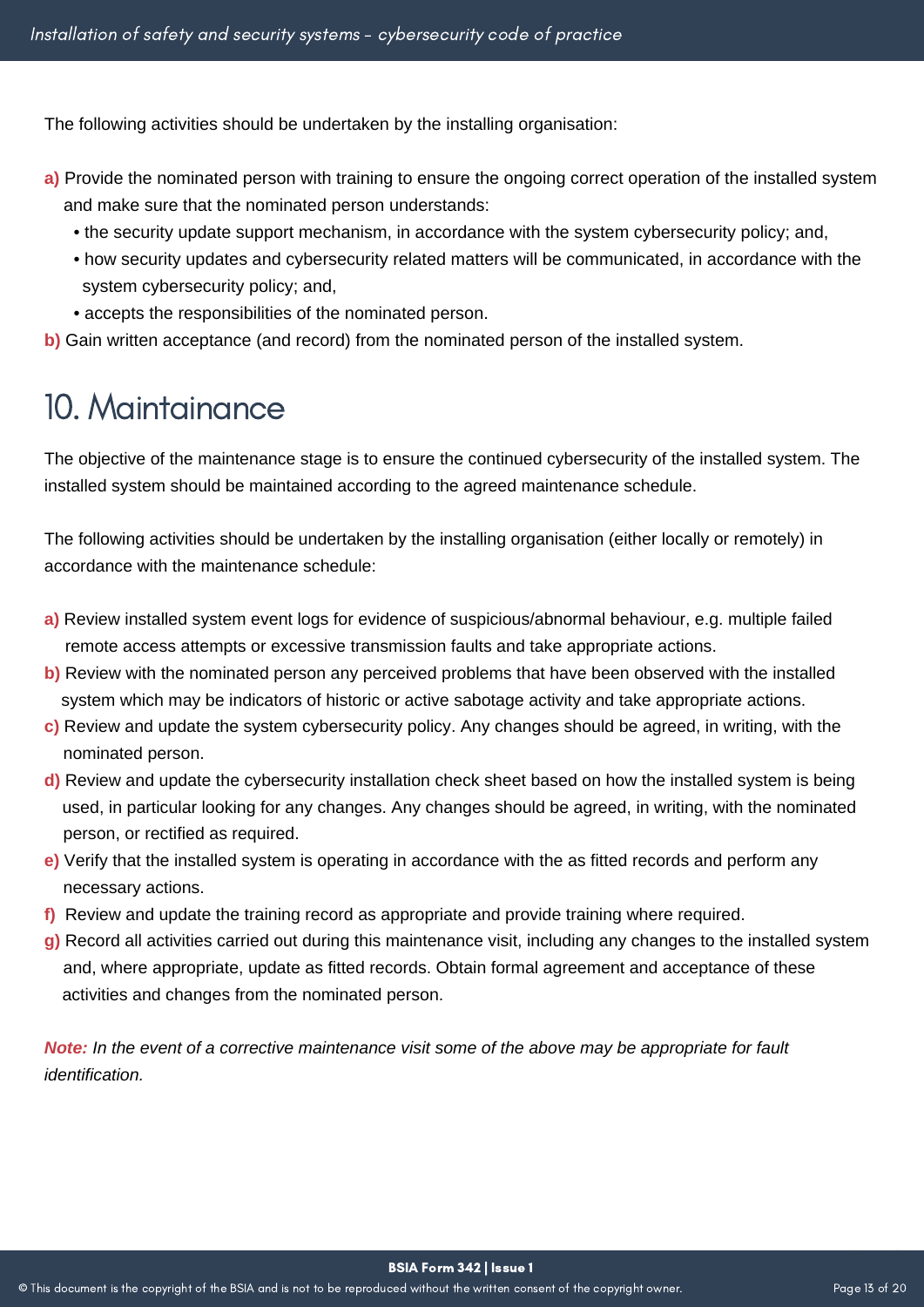# Annex A: design survey for cybersecurity - mandatory

This checklist refers to the cybersecurity arrangements and may be combined with those required by the other standards or codes of practice relating to security and safety systems and equipment.

The design survey for cybersecurity should cover the following as a minimum:

| No. | <b>Check</b>                                                                                                                 | <b>Y/N</b> | <b>Comments</b> |
|-----|------------------------------------------------------------------------------------------------------------------------------|------------|-----------------|
| 1   | Could a nominated person be identified now? If<br>yes, record contact details?                                               |            |                 |
| 2   | Is there a contact for IT/Cyber/network issues? If<br>yes, record contact details?                                           |            |                 |
| 3   | Does the client have an IT policy(s) which covers<br>cybersecurity?                                                          |            |                 |
| 4   | Do these policies impact the design and<br>installation of the system?                                                       |            |                 |
| 5   | Are there any specific testing requirements?                                                                                 |            |                 |
| 6   | Does the client have a roles and responsibilities<br>register?                                                               |            |                 |
| 7   | Does the client have a back-up policy?                                                                                       |            |                 |
| 8   | Does the client have a passwords policy?                                                                                     |            |                 |
| 9   | Does the client have a communications plan for<br>reporting cyber incidents and updates?                                     |            |                 |
| 10  | Will the installed system be utilising a dedicated<br>network?                                                               |            |                 |
| 11  | Will the installed system be utilising a shared<br>network (managed)?                                                        |            |                 |
| 12  | Will the installed system be utilising a shared<br>network (un-managed)?                                                     |            |                 |
| 13  | Is there a list of network equipment (e.g. routers,<br>firewalls, switches, cabling) that will be supplied by<br>the client? |            |                 |
| 14  | Are there specification(s) available for any network<br>equipment that will be supplied by the client?                       |            |                 |

Note: this questionnaire is related specifically to cybersecurity and other questions related to IT or network *capability may be covered in other documentation.*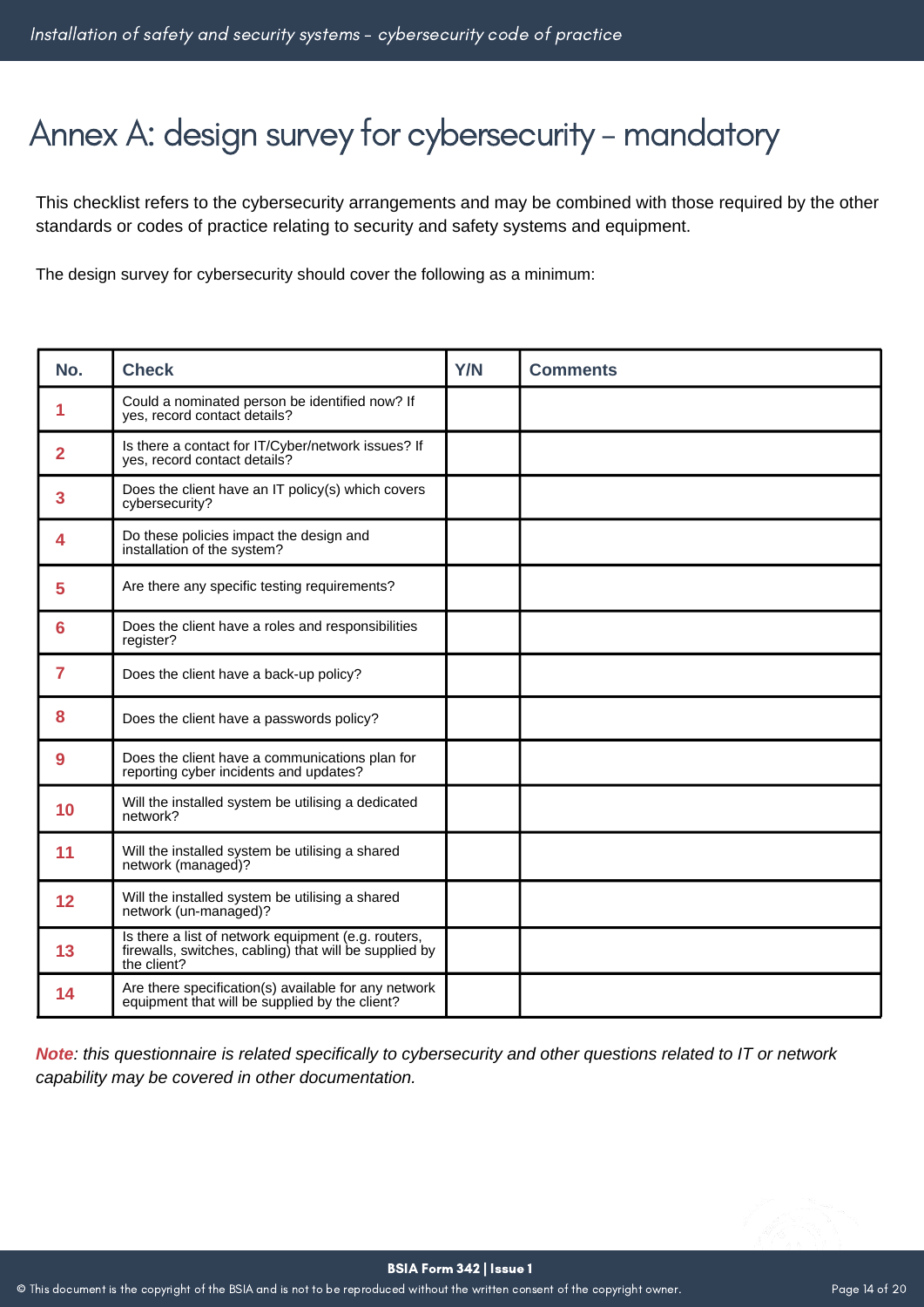### Annex B: cybersecurity installation checksheet - mandatory

The checks and comments are mandatory however the format is for guidance only. If the check is not applicable to the installed system, then the answer should be 'NA' with justification entered into the comment column.

This checklist refers to the cybersecurity arrangements and may be combined with those required by the other standards or codes of practice relating to security and safety systems and equipment.

| No. | <b>Check</b>                                                                                                                                                                                                                                                   | <b>Y/N/NA</b> | <b>Comments (if the answer is No or NA)</b> |
|-----|----------------------------------------------------------------------------------------------------------------------------------------------------------------------------------------------------------------------------------------------------------------|---------------|---------------------------------------------|
| 1   | Confirm that the configuration for each installed device or<br>application is in accordance with manufacturer quidance.                                                                                                                                        |               |                                             |
| 2   | Confirm there is a record of configuration for each installed<br>device/application included as fitted records so that it can<br>be verified where unauthorised changes have taken place.                                                                      |               |                                             |
| 3   | Have all default usernames and passwords (for all admin<br>and other user levels) been changed?                                                                                                                                                                |               |                                             |
| 4   | Have all redundant user accounts been removed or<br>disabled?                                                                                                                                                                                                  |               |                                             |
| 5   | Have all user accounts been set to lowest level of<br>privileges, e.g. all accounts are non-admin, and only<br>system administrators have admin access?                                                                                                        |               |                                             |
| 6   | Confirm that all security updates have been applied to all<br>relevant installed devices, applications and system(s).                                                                                                                                          |               |                                             |
| 7   | Confirm that any protocol and services not required have<br>been disabled for the installed devices or applications, e.g.<br>ONVIF streaming, RTSP, web services, PnP,<br>autodiscovery, Telnet, FTP.                                                          |               |                                             |
| 8   | Are all installed devices and applications time synced, for<br>example, where available, SNTP or NTP?                                                                                                                                                          |               |                                             |
| g   | Confirm that encryption has been configured for<br>connections for all installed devices and applications<br>(wired and wireless).<br>Note: consideration should be given to the encryption<br>technique used, as some techniques offer greater<br>protection. |               |                                             |
| 10  | Confirm that wireless networks have the SSID changed to<br>one that is not obviously associated with company / site,<br>and to not broadcast the SSID.                                                                                                         |               |                                             |
| 11  | Confirm that the network is configured so that installed<br>devices and applications are segregated from any devices<br>not part of the installed system, e.g. physical separation or<br>VLAN (where required by the system design).                           |               |                                             |
| 12  | Confirm that port forwarding is not being used or where<br>port forwarding is required by the system design, confirm<br>that all other firewall ports have been closed except those<br>chosen to be used in the system.                                        |               |                                             |
| 13  | Confirm that installed devices have been entered in the<br>installed devices inventory.                                                                                                                                                                        |               |                                             |
| 14  | Confirm that installed applications have been entered in<br>the installed applications inventory.                                                                                                                                                              |               |                                             |
| 15  | Confirm that where remote access is used, that it only<br>uses agreed secure protocols and services.                                                                                                                                                           |               |                                             |
| 16  | Confirm that all software and hardware installed can be<br>verified as being supplied by trusted sources, e.g.<br>manufacturers or approved partners.                                                                                                          |               |                                             |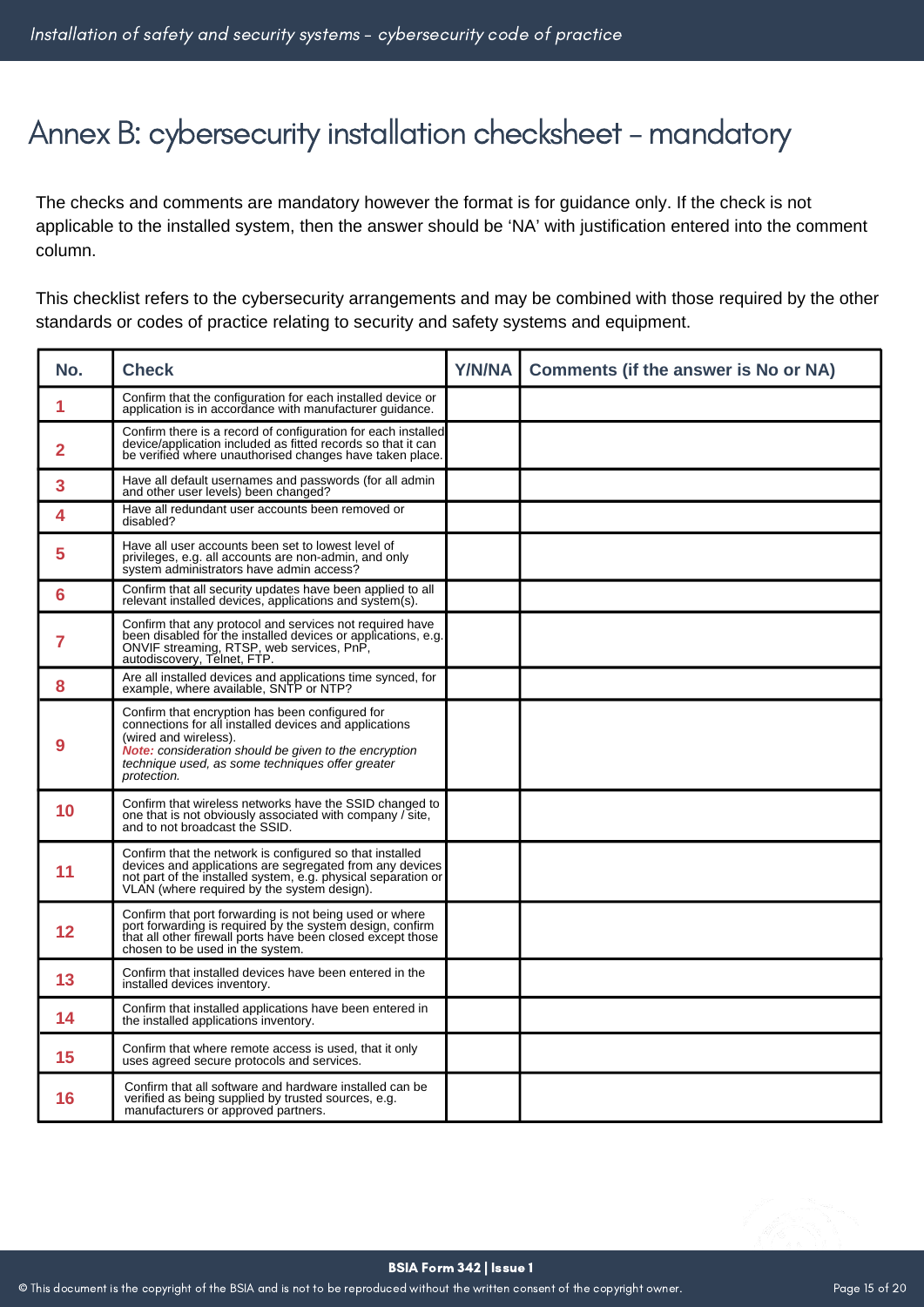### Annex C: cybersecurity installation checksheet - advisory

The checks and comments are advisory and may be added to the check sheet in Annex B.

If the check is not applicable to the installed system, then the answer should be 'NA' with explanation entered into the comment column.

| No. | <b>Check (in accordance with appropriate)</b><br>policies)                                                                                            | Y/N/NA | <b>Comments (if the answer is No or NA)</b> |
|-----|-------------------------------------------------------------------------------------------------------------------------------------------------------|--------|---------------------------------------------|
|     | Confirm that the router / switch and firewall are configured<br>to prevent unauthorized connections by default.                                       |        |                                             |
|     | Confirm that port security is enabled on the physical<br>ports of 802.1x switches.                                                                    |        |                                             |
| 3   | Confirm the default 'Deny All' firewall feature has been<br>enabled.                                                                                  |        |                                             |
|     | Confirm that the 'secure network protocol' feature has<br>been configured for encrypting communication within the<br>network(s) e.g. IPSec.           |        |                                             |
| 5   | Confirm the 'intrusion detection' firewall feature has been<br>enabled.                                                                               |        |                                             |
| 6   | Confirm the 'logging' feature has been enabled in the<br>router /firewall/switch, especially for all log-in attempts<br>(both successful and failed). |        |                                             |
|     | Confirm that only agreed remote access interfaces for<br>system administration have been enabled, all others are<br>disabled.                         |        |                                             |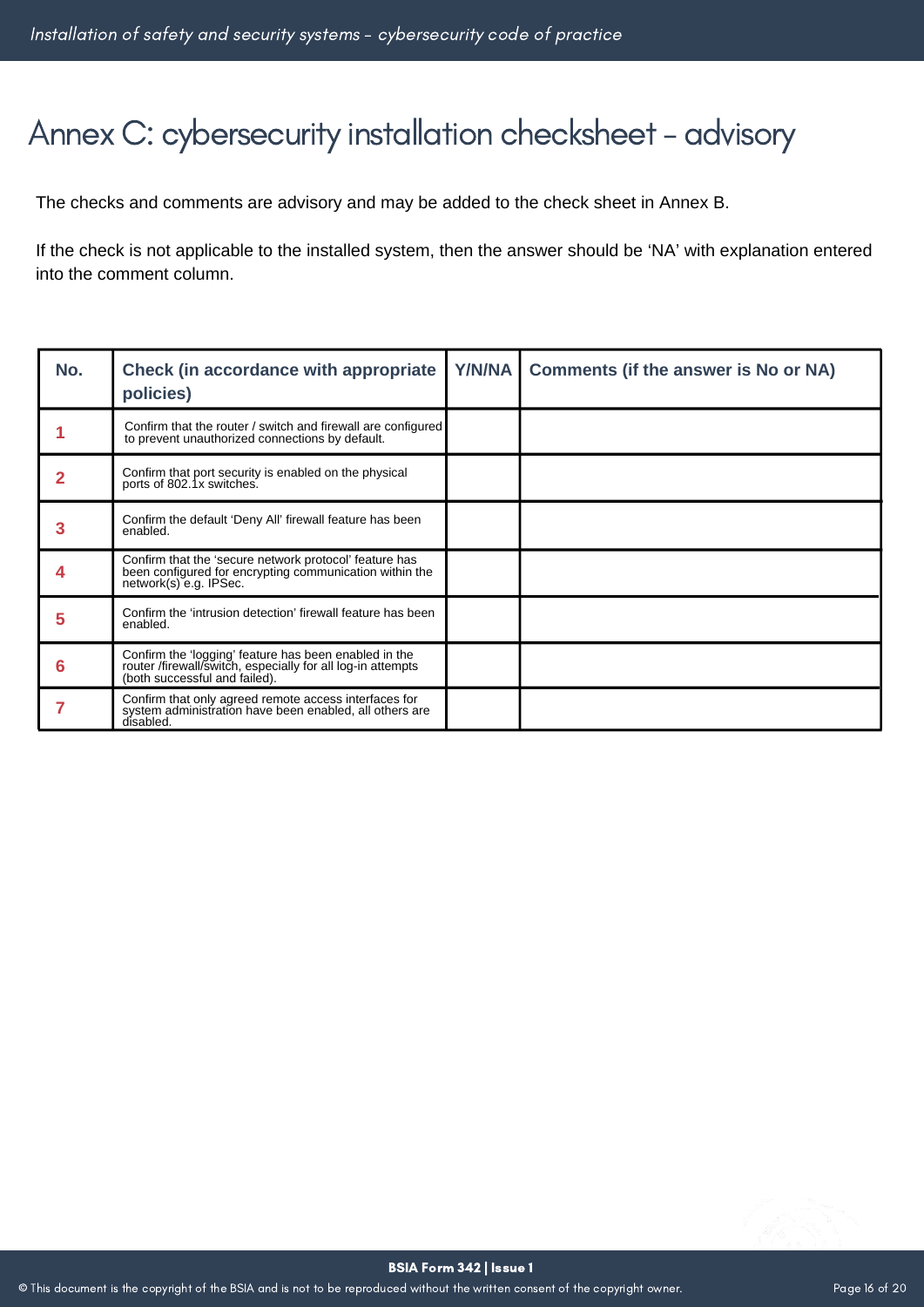### Annex D: network types - informative

Network types incorporate all forms of network infrastructure, e.g. Ethernet, Wi-Fi and 4G. The risks will be different depending on the network types listed below:

#### **Dedicated network**

A dedicated network is a network that only contains devices and applications provided by, or installed and maintained by, the installing organisation. This will incorporate a method to ensure it is physically segregated from other networks. This network will have a formal management and maintenance programme that is provided by the installing organisation.



#### **Segregated network**

A segregated network is a network that only contains devices and applications provided by, or installed and maintained by, the installing organisation. This will incorporate a method to ensure it has a defined boundary and is physically separated up to the point it connects into the clients' network, where there is a virtual separation. The segregated part of the network will have a formal management and maintenance programme that is provided by the installing organisation.

Note: the separation of installed system network(s) and client network(s) can be achieved in more than one *way e.g. using a VLAN or a device with independent unbound network interface connections.*



#### BSIA Form 342 | Issue 1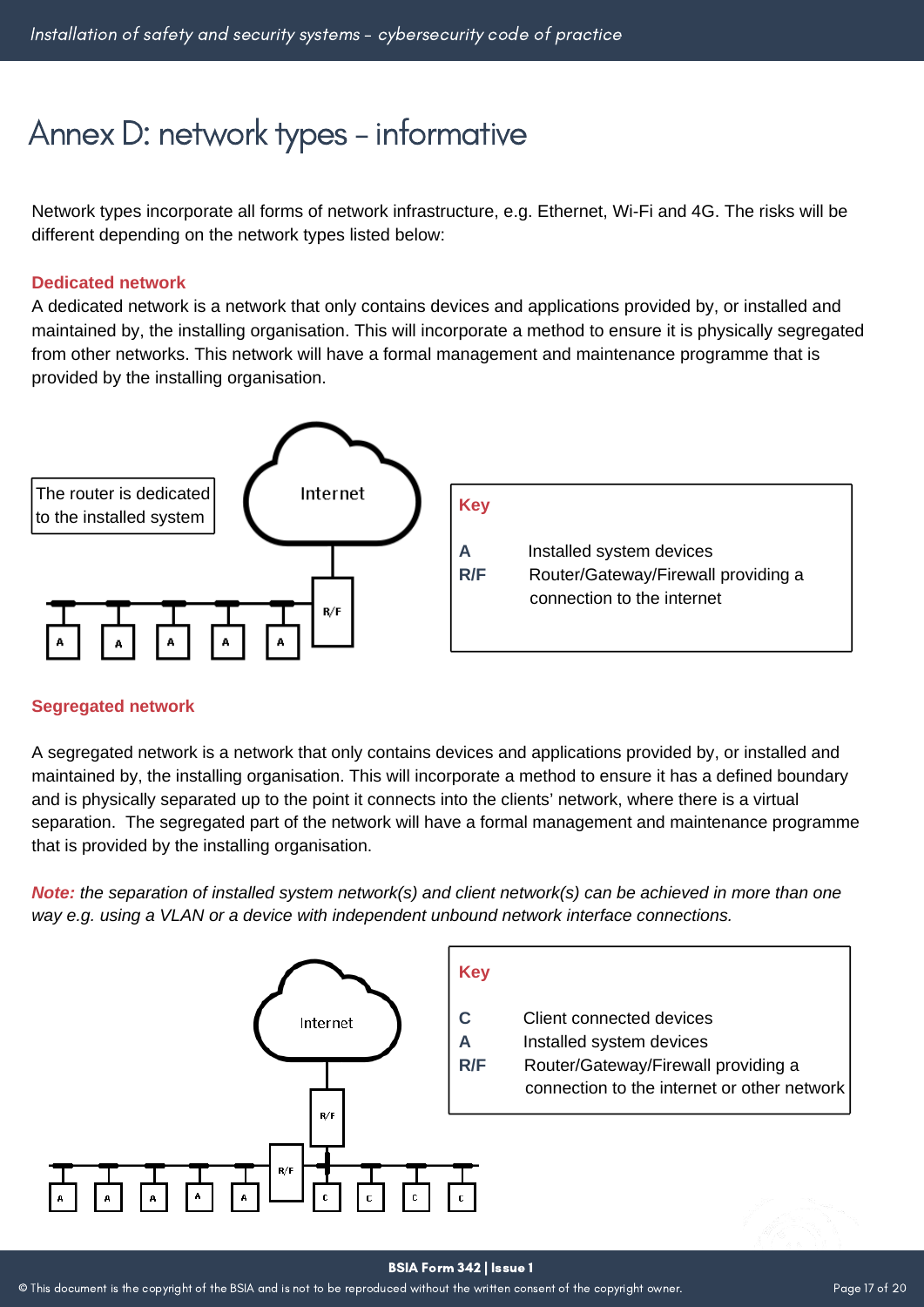### Annex D continued: network types - informative

#### **Shared network**

**Managed:** a shared managed network is a network that contains devices and applications in addition to those installed and maintained by, the installing organisation. The network will have a formal management and maintenance programme that is provided by the client.

**Unmanaged: a** shared unmanaged network is a network that contains devices and applications in addition to those installed and maintained by, the installing organisation. This network will have no formal management or maintenance programme in place.

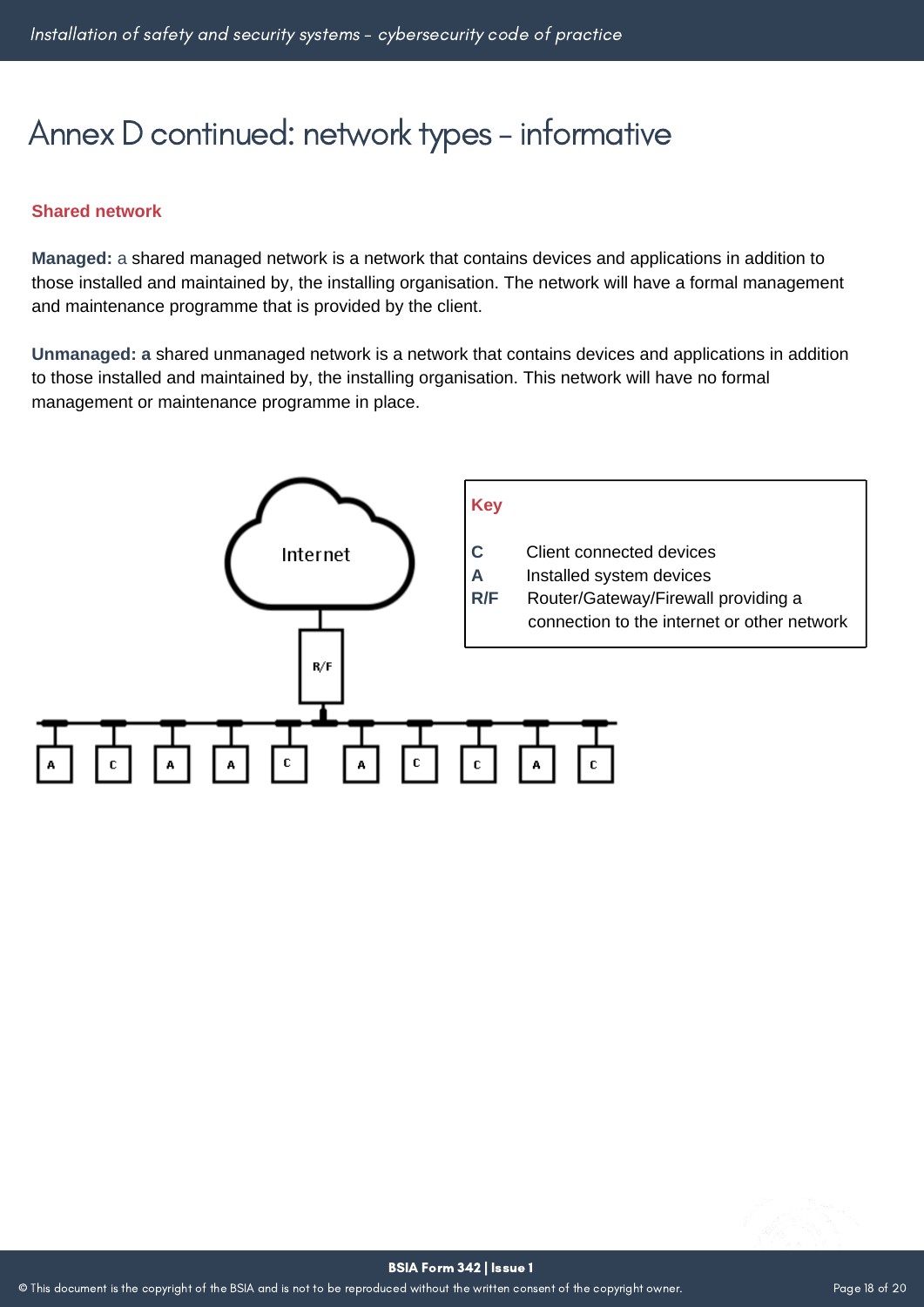### Annex E: due diligence for a device or application - mandatory

This code of practice requires that manufacturers either claim compliance to the requirements of BSIA Form 343 *Manufacturers of safety and security systems - Cybersecurity code of practice* or provide the information requested in the check list below. This checklist refers to the cybersecurity specific measures.

A manufacturer of a cyber resilient device or application should be able to provide the information requested below. If the manufacturer is unable to provide any of the information, then careful consideration should be given before using the device or application and a mitigation plan recorded in the comments section.

| No. | <b>Check</b>                                                                                                                                                               | <b>Response from manufacturer/comment</b> |
|-----|----------------------------------------------------------------------------------------------------------------------------------------------------------------------------|-------------------------------------------|
|     | What is the manufacturer's<br>communications plan for security updates?                                                                                                    |                                           |
|     | What is the manufacturer's<br>communications plan for critical security updates?                                                                                           |                                           |
|     | What is the manufacturer's communications plan for<br>withdrawal of security update support?                                                                               |                                           |
|     | How does the manufacturer supply advice and support<br>for how to install products securely?                                                                               |                                           |
| 5   | How does the manufacturer supply advice and support<br>for how to implement security updates?                                                                              |                                           |
| 6   | How does the manufacturer supply advice and support<br>for how to verify if software and hardware supplied<br>is from a trusted source?                                    |                                           |
|     | How does the manufacturer provide a method for installers<br>or interested parties to report suspected or confirmed<br>cybersecurity incidents (vulnerability disclosure)? |                                           |